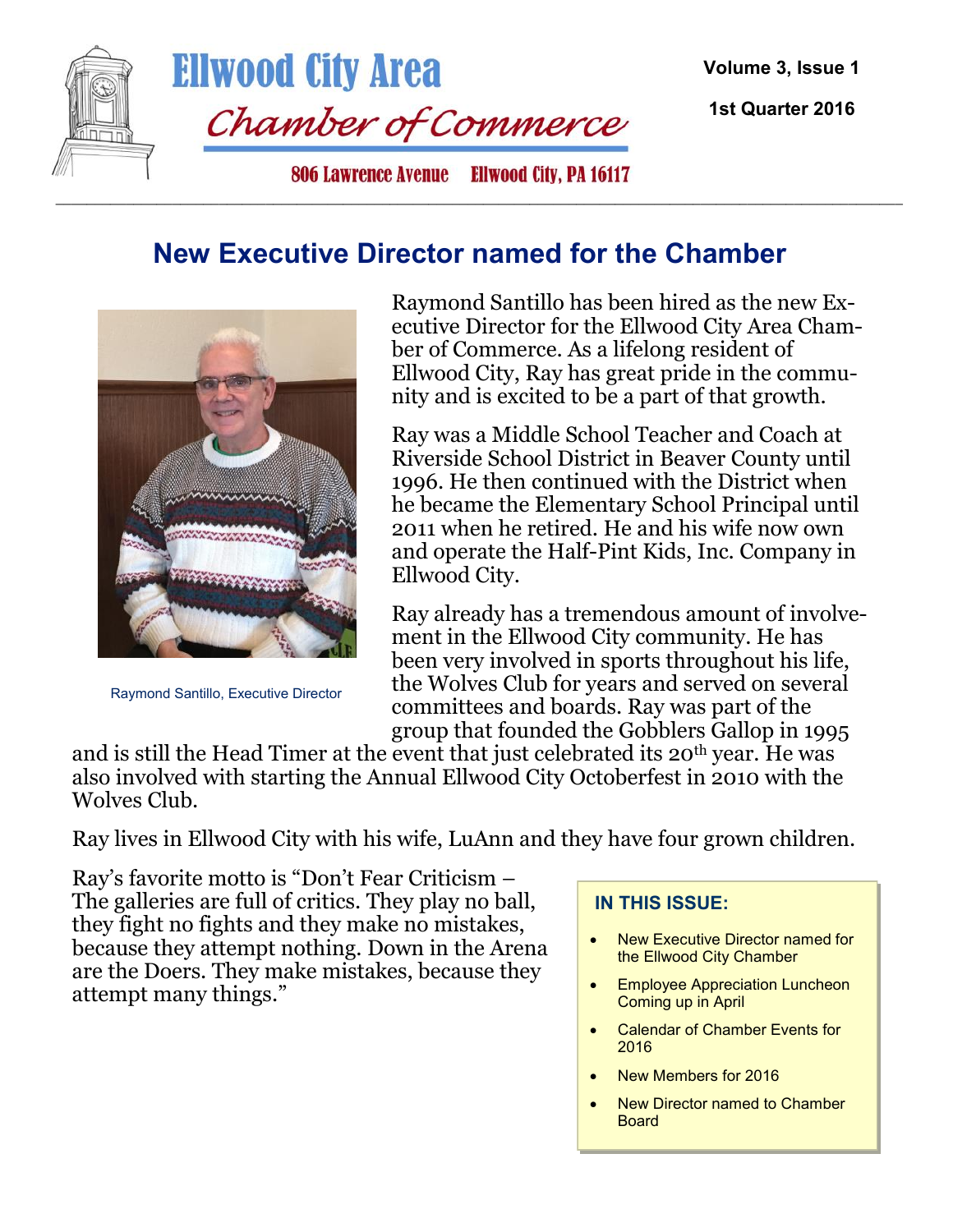# Employee Appreciation Luncheon

## April 27th, 2016

### 11:30-1:00 PM

### Connoquenessing Country Club

Speaker: Doreen Welsh, Flight Attendant from Flight 1549

Ninety Seconds To Impact!

 If you had only 90 seconds to focus the survival skills of those around you, what would you do? This is the question Doreen asks, it's the question she answers, it's the story she tells - it's the story that has audiences in tears one minute and laughing out loud the next.

 Doreen takes participants on the emotional journey of that fateful day which became known as The Miracle on the Hudson. Doreen likes to say that had one person perished during that crash it would have been known as the US Airways Flight 1549 crash. Because of the heroic deeds of five crewmembers - who had never met until that day - it was a miracle!

 In addition to being a captivating program, Doreen provides powerful points applicable to any audience, regardless of their occupation or back-

ground. Her program inspires audiences to develop their survival skills and manage their personal resources through proper training, skill development and risk management. She'll help your audience see the necessity of maintaining their situational awareness, the importance of engaging in team participation and the necessity of continued training and refresher programs.

 As Doreen likes to say, "What would you do if you only had "90 Seconds to (make an) Impact?"



Doreen Welsh

More details and registration coming soon!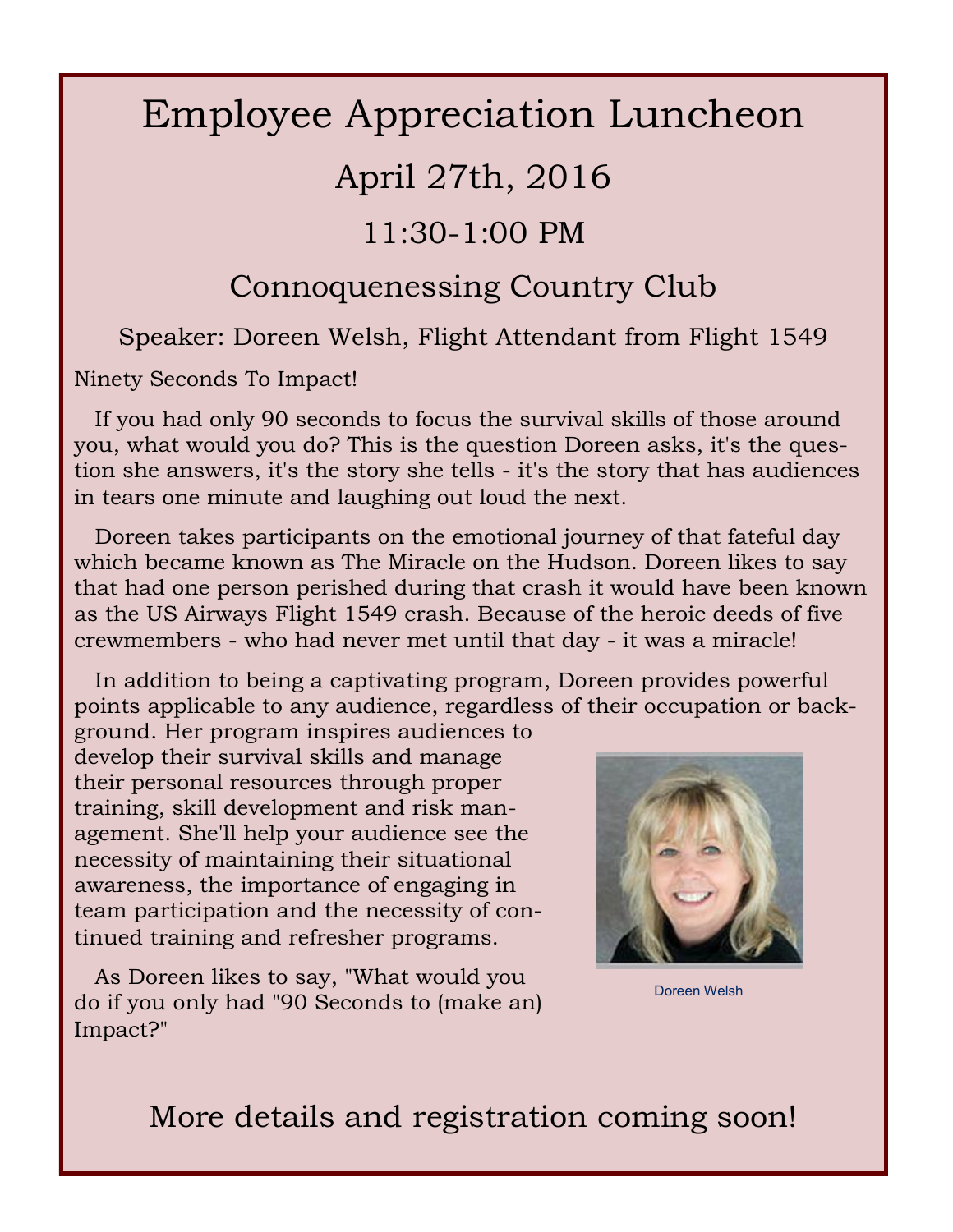# 2016 Calendar of Chamber Events

Mark your Calendars, It's going to be a Great Year!

- April 23rd Earth Day Celebration (ECCE)
- April  $27<sup>th</sup>$  Employee Appreciation Luncheon
- May Annual Thank You Picnic

Annual Fifth Grade Walking Tour

Annual Sixth Grade Park-A-Palooza

June – Ellwood City Area Chamber of Commerce Golf Open

June, July, August – Summer Concert Series (ECCE)

- July 1st, 2nd & 3rd Arts, Craft & Food Festival (Festival Committee)
- September 11th Annual Chef, Wine and Ale Event

September 17<sup>th</sup> - Storytelling Festival (ECCE)

September  $24<sup>th</sup>$  – Fall Fest

October 2<sup>nd</sup> – Manufacturing Day

- December  $2^{nd}$  &  $3^{rd}$  Let there be Lights Weekend
- December Annual Christmas Dinner and Meeting
- December Christmas in the Park (CIP Committee)
- Other Events with no set date: USO Dance & Reenactment